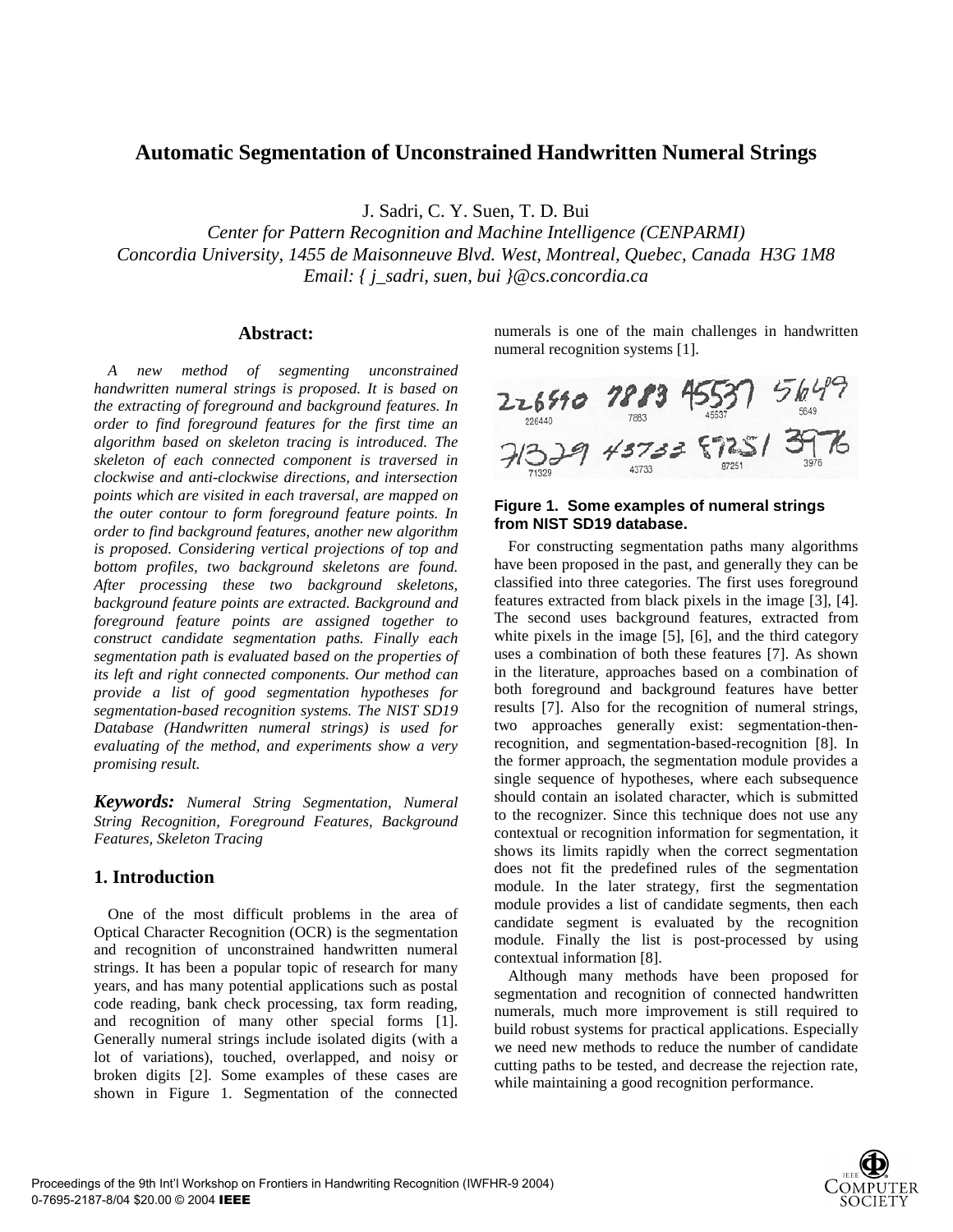In this paper, we present a new method of generating candidate segmentation paths for touched numeral strings, with unknown lengths. In this method segmentation is based on combining features from foreground and background of the image. The novelty of our method is that extracting features in the foreground is based on a new method called skeleton tracing, and in the background it is based on combining the vertical top and bottom projection profiles and their skeletons. Based on a combination of this information, and some global information from the string image, our algorithm tries to construct the best segmentation paths for separating the touched digits. Our proposed approach can be used for generating good hypotheses in segmentation-based recognition systems.

 This paper is organized as follows: Section 2 presents the pre-processing steps, Section 3 presents our proposed method for feature extraction, Section 4 describes our algorithm for constructing segmentation paths, Section 5 presents the method for evaluating segmentation paths, Section 6 presents the experimental results, and finally we draw the conclusion.

#### **2. Pre-processing**

 As seen in Figure 1, some images in our database need to be smoothed, by pre-processing steps. The method in [3] is used to remove the small spots of noise and to smooth the edges of the connected components. In the next step, to make the segmentation task easier and the segmentation paths as straight as much as possible, a method similar to [9] is used to correct the slant of each connected component. After slant correction, we may still need to smooth the edges of the images further, so another step of smoothing as mentioned earlier is taken (see Figure 2 for some results of pre-processing).



**Figure 2. (a, and b) Original images. (c, and d) Slant corrected and smoothed images respectively.** 

# **3. Generating features points**

#### **3.1. Generating foreground features**

 To find feature points on the foreground (black pixels) of each connected component, a new algorithm based on skeleton tracing, is introduced. First by Zhang-Suen thinning algorithm [10], the skeleton of each connected component is extracted, (see Figure 3-b). Then on this skeleton, two points called starting and ending points (denoted by S, and E respectively) are found, as below. We start at the top-left corner of the skeleton image, scan each column of the pixels from the top going downwardstarting from the leftmost column and proceeding to the right until we encounter a black pixel on the skeleton. We declare this pixel as "Starting point". In a similar way we start at the top-right corner of the skeleton, scan each column of the pixels from the top going downwardstarting from the rightmost column, and proceeding to the left, until we encounter a black pixel. We declare this pixel as "Ending point", see S and E in Figure 3-b or 3-c. Then from the starting point (S), the skeleton is traversed in two different directions: first clockwise, and then anticlockwise until both traverses reach the ending point (E), and stop. In figure 3-c, we define the traverse in the clockwise as top-skeleton, and the traverse in the anticlockwise as bottom-skeleton. Actually top / bottom skeletons are subsets of pixels of the original (foreground) skeleton, which are visited during the traversals in clockwise / anti-clockwise directions. It is always possible to find these skeletons for any connected component uniquely. In the next paragraph, using these skeletons we explain how we can obtain important features for segmentation.

When the algorithm traverses the top / bottom skeletons, it keeps track of the intersection points (IPs) which are visited. IPs are points which have more than two connected branches (in Figure 3-b, they are denoted by  $\circ$ ). Some intersection points on top / bottom skeleton may be visited more than once. Corresponding to each visit of any intersection point in the skeletons, there is an angle which its bisector can be found (Figure 3-c). The intersections of these bisectors with the outer contour of the connected component are obtained, they are denoted by  $\Box$  in Figure 3-d. These points form our foreground feature points.

 In other words, during the tracing of the top or bottom skeleton, bisectors map intersection points on the outer contour to form feature points. As seen from Figure 3-d, if an intersection point is visited more than one time, it will have more than one corresponding feature point on the contour. However corresponding to each feature point (denoted by  $\Box$ ) in Figure 3-d, there is just one intersection point on the skeleton. These feature points can be divided into two different subsets, one corresponding to topskeleton and one corresponding to bottom-skeleton. These subsets are called top-foreground-features and bottomforeground-features respectively. As shown in Figure 3-d each feature point, is very close to an intersection point on the skeleton. Therefore these feature points can carry

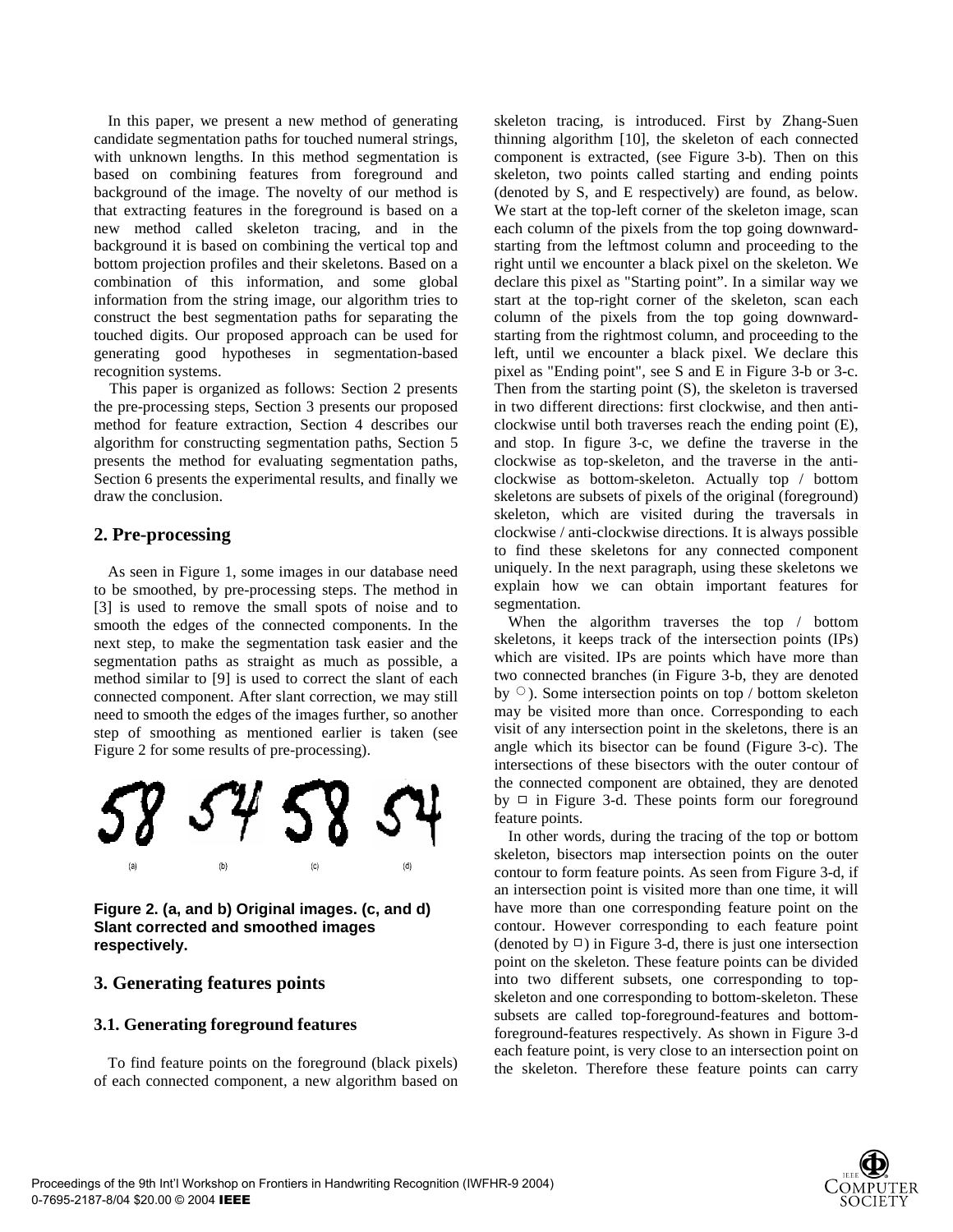important information about the location of touching strokes, and segmentation regions.



**Figure 3. (a) Original image. (b) Original skeleton, starting point (S), ending point (E) are depicted by . (c) From starting point (S), skeleton is traversed in two different directions (clockwise: dashed arrows, and anti-clockwise: dotted arrows) to the end point (E). (d) Mapping of intersection points on the outer contour by bisectors to form foreground-features (denoted**  by  $\Box$ ).

#### **3.2. Generating background features**

 Lu et. al. in [5], and Chen, and Wang in [7] used the skeleton of the background to extract features, and they used all white pixels of the background, including those inside the holes and inner parts of the digits. However as seen in Figure 4-c we do not consider all the white pixels as background. Here a new method of finding background features is introduced. First vertical top and bottom projection profiles of the connected component are found, as seen in Figures 4-d, and 4-e. Then skeletons of these images (black regions) are extracted, which are shown in Figures 4-f, 4-g, and they are called top-backgroundskeleton and bottom-background-skeleton respectively. These skeletons normally have long or extra branches, which sometimes do not lead us to reach to the cut regions, an example shown in Figure 5-a. We use a simple algorithm to remove these long or extra parts. As shown in Figure 5-b all parts of top-background-skeleton which are lower than the middle line, and all parts of bottombackground-skeleton which are higher than the middle line of the image are removed. Then on each background skeleton (top / bottom), end points (points which have just one black neighbor and they are denoted by  $\Box$  in Figure 5-b) are found, and they are inserted into two different lists: one for end-points on top-background-skeleton, and another list for end-points on bottom-backgroundskeleton. The first and last end points in each list will not be considered. Compared to [5, and 7], our background feature points are more informative, and we also have a smaller number of feature points in the background, which makes decision making easier in the next step.



**Figure 4. (a) Original image. (b) Pre-processed and slant corrected image. (c) Background region (White pixels outside of the black object). (d) Top projection profile. (e) Bottom projection profile. (f) Top-background-skeleton, (g) Bottombackground-skeleton.** 



**Figure 5: (a) Original top / bottom-backgroundskeletons. (b) Top / Bottom-backgroundskeletons after removing parts which are lower/higher than the middle line (Horizontal dashed line is the middle line, which divides the image into two parts with equal heights).**

#### **4. Constructing segmentation paths**

 In the previous steps (3.1, and 3.2), four different lists of features are obtained: two lists of foreground features (top/bottom-foreground-features), two lists of background features (top/bottom-background-features). Now two ways of searching are conducted: upward searching, and downward searching. If feature points in these lists from top to bottom, or from bottom to top, match with each other, they are assigned together to construct segmentation paths. Two feature points *A*, and *B* from two different lists match with each other if condition (4-1) is met.

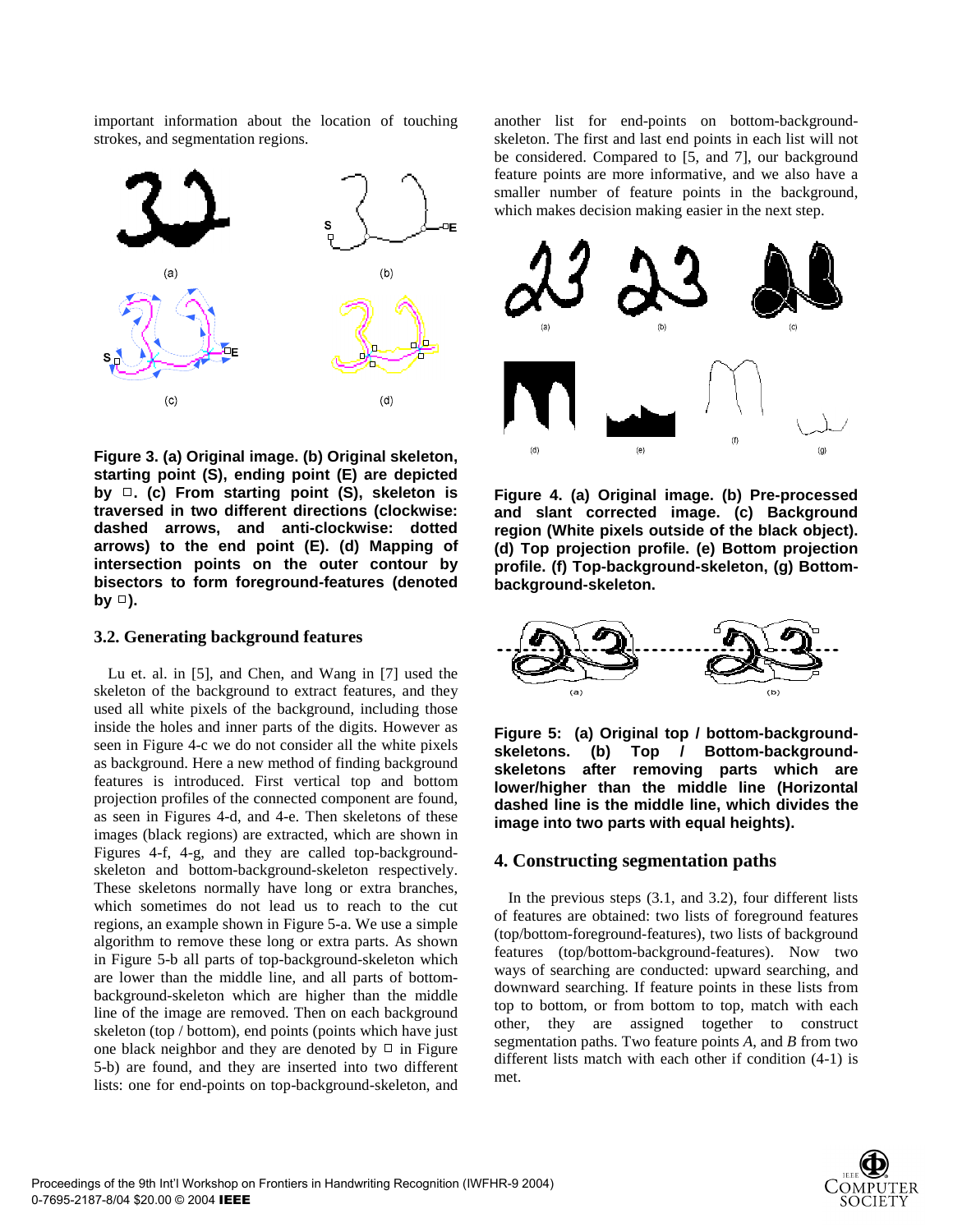$$
\left| x_A - x_B \right| \le \alpha \cdot H \quad , \quad \alpha \in [0.25, \quad 0.5], \quad (4-1)
$$

Here  $X_A$ , and  $X_B$  are the horizontal coordinates of A, and *B* respectively,  $\alpha$  is a constant, which in our experiments we select it equal to 0.4, and *H* is the vertical height of the input connected component. The flowchart in Figure 6 shows the details, and an example is depicted in Figure 7.



**Figure 6. Flowchart of downward/ upward searching for constructing segmentation paths.** 



**Figure 7. Feature points on the background , and foreground (from the top and bottom) are matched ,and assigned together to construct segmentation paths.** 

#### **5. Evaluation of segmentation paths**

Each segmentation path divides a connected component into two new connected components: one is on the left side and the other one is on the right side. Here each segmentation path is evaluated individually (without considering other candidate paths). Two constraints, on the left and right side connected components of each path, are applied as below. Paths which satisfy these two constraints are saved, and other paths are removed. (Figure 8 shows all the parameters which are used in these constraints)

• Overlap constraint: if horizontal overlap between the left and right side connected components of a segmentation path is above a threshold (see 5-1), the seg -mentation path is rejected. Here overlap is the horizontal overlap between the left and right side connected components, and  $W_l$ ,  $W_r$  are their widths respectively (see Figure 8), and  $T_{ovl}$  is a threshold. We select  $T_{ovl}$  equal to 0.6 in our experiments.

$$
\frac{Overlap}{Min (W_t, W_r)} \le T_{ovl} \tag{5-1}
$$

• Height constraint: if ratio of the heights of the left and right side components of a segmentation path, is below a threshold (see 5-2), then the segmentation path is rejected. Here  $H_1$ , and  $H_r$  are the heights of the left and right side connected components respectively (see Figure 8), and  $T_{Height}$  is a threshold. We select  $T_{Height}$  equal to 0.4 in our experiments.

$$
\frac{Min(H_i, H_r)}{Max(H_i, H_r)} \ge T_{Height} \tag{5-2}
$$



**Figure 8. Illustration of all parameters which are used in evaluation of the segmentation paths.** 

#### **6. Experimental results**

 To evaluate the proposed method, we have carried out some experiments on 835 images from NIST SD19 database. All images contain touching pairs of numeral

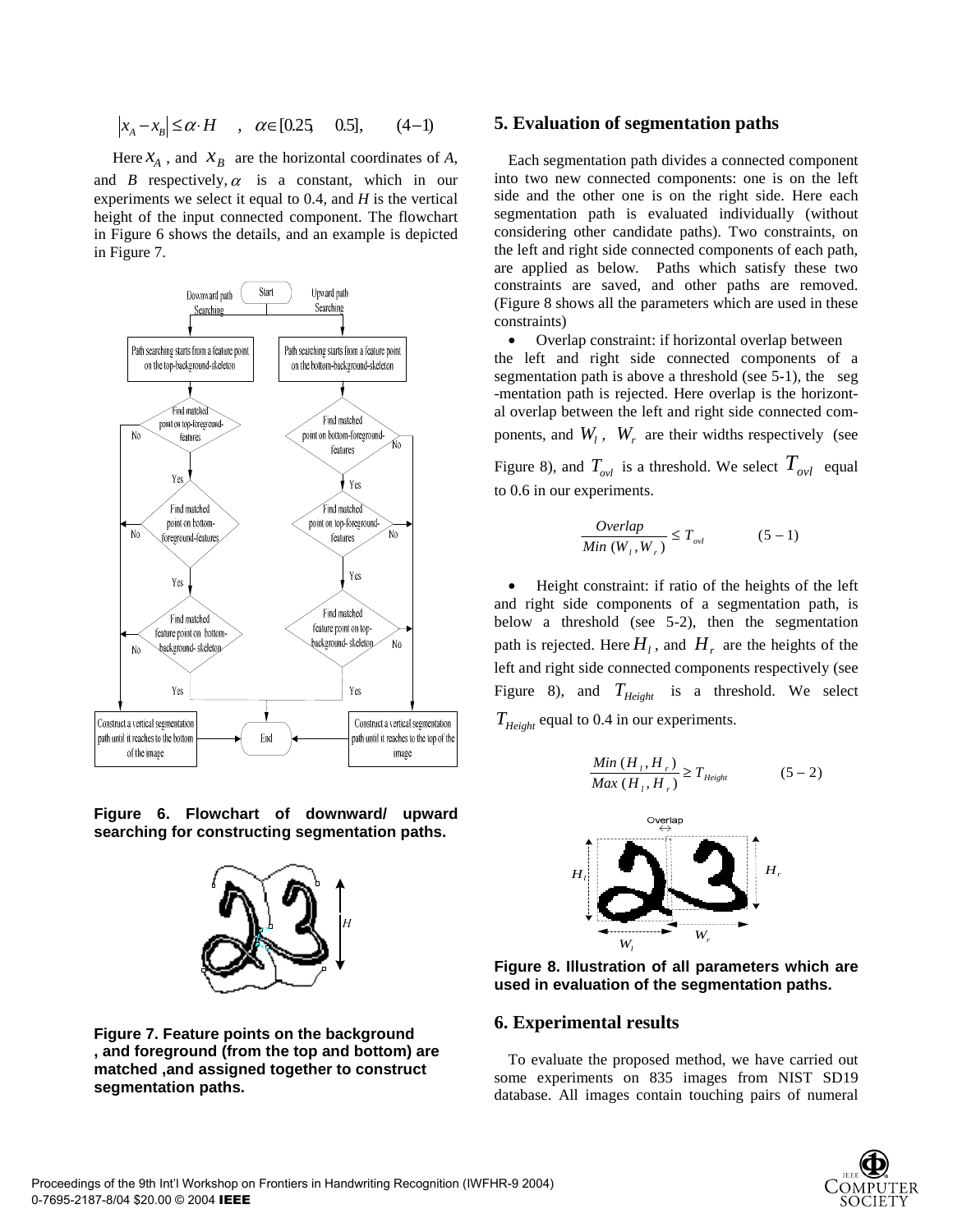digits, but the system does not know the length of the string as prior knowledge. After segmentation of the numerals by the system, we did a visual analysis and verified that in 95.3% of the cases, the best segmentation path is among the paths produced by the system. Because the system does not know the length of the input numeral string, for some images it produces more than one cutting path (see cases a, and b in Figure 9). In 88.6% of the cases the proposed method produces exactly one segmentation path, which is the correct segmentation path (see cases c, and d in Figure 9). In 2.1% of the cases the best segmentation path is not among those paths, produced by the system, so we consider these cases as errors (see cases e, and f). In 2.6% of the images the system cannot produce any segmentation path, which we consider those cases as rejected images (see cases g, and h). Most cases of error or rejection are due to high overlaps of connected digits. Figure 9 illustrates some results of our system.



**Figure 9. Some results of the system. (a-d) Segmentation candidates produced by the system ,and denoted by dashed lines. (e, and f) Cases of segmentation error. (g, and h) Cases of rejection.** 

## **7. Conclusions and future works**

 A new method of generating segmentation candidates for touching digits in numeral strings is presented. In order to find segmentation candidates, this method combines foreground and background features. New algorithms for finding feature points are presented. Due to the large variability of handwriting, we found that foreground and background features complement each other. We believe that, the method of skeleton tracing presented here will be helpful to the people in the pattern analysis community to solve other problems. Although in our system we did not use any prior knowledge about the length of the string, nor we included any recognition feedback for decision making, our experiments on touching digits from NIST SD19 Database show very encouraging results. In our future studies, we are going to add a recognition module (recognition feedback) to our system, to rank the multiple segmentation hypotheses by the recognition scores.

## **8. References**

[1] U. Pal, A. Belaid, and Ch. Choisy, "Touching Numeral Segmentation Using Water Reservoir Concept," Pattern Recognition Letters, vol. 24, pp. 261-272, 2003.

[2] K.K. Kim, J.H. Kim, and C.Y. Suen, "Segmentation-Based Recognition of Handwritten Touching Pairs of Digits Using Structural Features," Pattern Recognition Letters, vol. 23, pp. 13-24, 2002.

[3] N.W. Strathy, C.Y. Suen, and A. Krzyzak, "Segmentation of Handwritten Digits Using Contour Features," Proc. Int. Conf. Document Analysis and Recognition, pp. 577-580, 1993.

[4] Z. Chi, M. Suters, and H. Yan, "Separation of Single–and Double Touching Handwitten Numeral Strings," Optical Eng., vol. 34, pp. 1,159-1,165,1995.

[5] Z. Lu, Z. Chi, W. Siu, and P. Shi, "A Background-Thinning-Based Approach, for Separating and Recognizing Connected Handwriting Digit Strings," Pattern Recognition, vol. 32, pp. 921-933, 1999.

[6] M. Cheriet, Y.S. Huang, and C.Y. Suen, "Background Region Based Algorithm for the Segmentation of Connected Digits," Proc. Int. Conf. Pattern Recognition, pp. 619-622, 1992.

[7] Y.K. Chen, and J.F. Wang, "Segmentation of Single or Multiple Touching Handwritten Numeral String Using Background and Foreground Analysis," IEEE Transactions on Pattern Analysis and Machine Intelligence, vol. 22, pp. 1304- 1317, 2000.

[8] L.S. Oliveira, R. Sabourin, F. Bortolozzi, and C.Y. Suen, "Automatic Segmentation of Handwritten Numerical Strings: A Recognition and Verification Strategy," IEEE Transactions on Pattern Analysis and Machine Intelligence, vol. 24, no. 11, pp. 1438-1454, Nov. 2002.